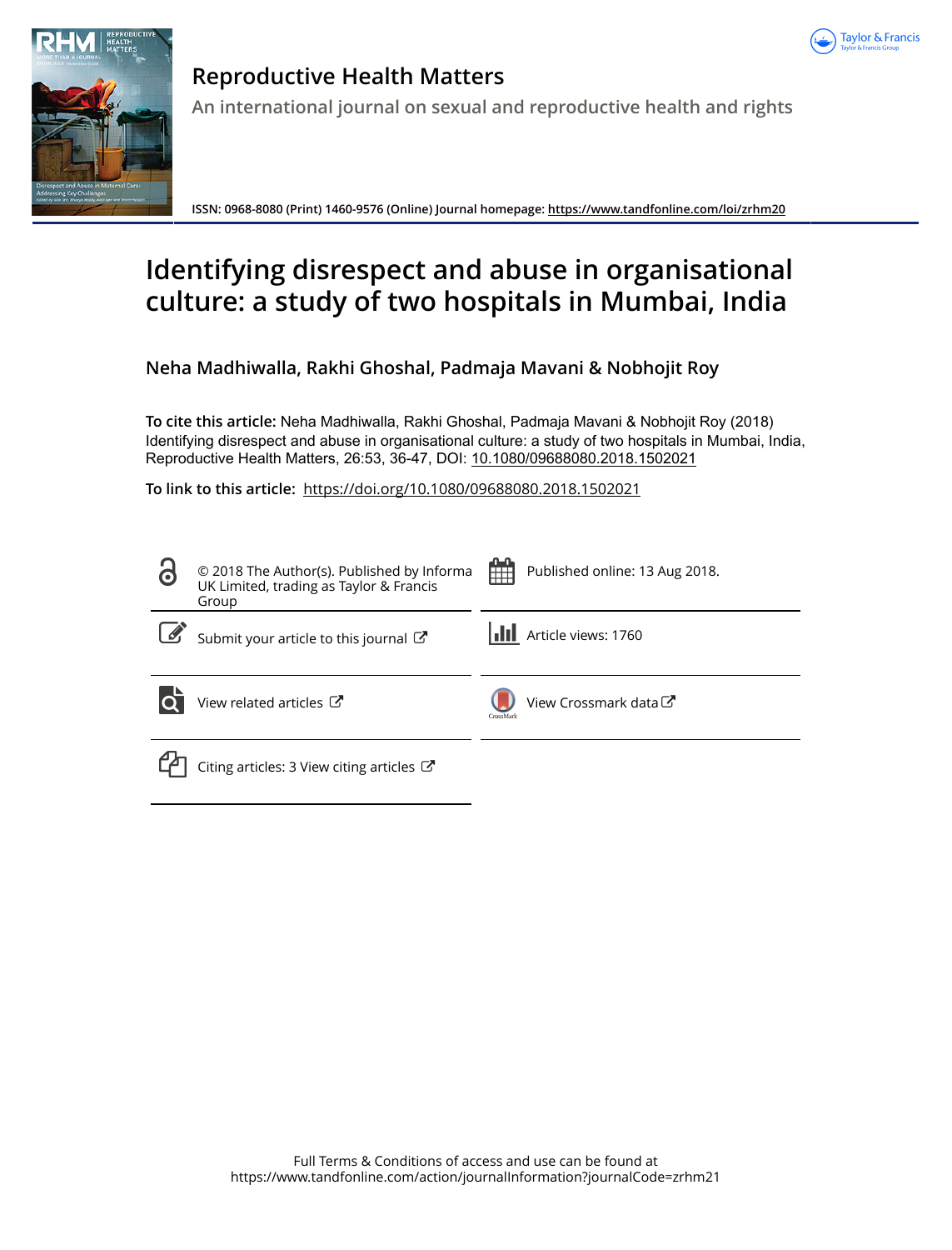## <span id="page-1-0"></span>Identifying disrespect and abuse in organisational culture: a study of two hospitals in Mumbai, India

Neha Madhiwalla <sup>®</sup>,ª Rakhi Ghoshal ®,<sup>b</sup> Padmaja Mavani ®,<sup>c</sup> Nobhojit Roy ®<sup>d</sup>

- b Senior Programme Officer, Centre for Studies in Ethics and Rights, Anusandhan Trust, Mumbai, India
- c Associate Professor, Department of Obstetrics and Gynaecology, Seth G.S. Medical College and K.E.M. Hospital, Mumbai, India
- d Head, WHO Collaborating Centre for Research on Surgical Care Delivery in LMICS, Surgical Unit, BARC Hospital, Mumbai, India

Abstract: This paper draws on findings from a qualitative study of two government hospitals in Mumbai, India, which aimed to provide a better understanding of the institutional drivers of disrespect and abuse (D&A) in childbirth. The paper describes the structural context, in which government hospital providers can exercise considerable power over patients, yet may be themselves vulnerable to violence and external influence. Decisions that affect care are made by a bureaucracy, which does not perceive problems with the same intensity as providers who are directly attending to patients. Within this context, while contrasting organisational cultures had evolved at the two hospitals, both were characterised by social/professional inequality and hierarchical functioning, and marginalising women. This context generates invisible pressures on subordinate staff, and creates interpersonal conflicts and ambiguity in the division of roles and responsibilities that manifest in individual actions of D&A. Services are organised around the internal logic of the institution, rather than being centred on women. This results in conditions that violate women's privacy, and disregards their choice and consent. The structural environment of resource constraints, poor management and bureaucratic decision-making leads to precarious situations, endangering women's safety. With the institution's functioning based on hierarchies and authority, rather than adherence to universal standards or established protocols, irrational, harmful practices endorsed by senior staff are institutionalised and reproduced. A deeper focus on organisational culture, embedded in the discourse of D&A, would help to evolve effective strategies to address D&A as systemic problems. DOI: 10.1080/09688080.2018.1502021

Keywords: childbirth in LMICs, disrespect and abuse, obstetric practice in LMICs, provider behaviour, hospital culture

### Introduction

Disrespect and abuse (D&A) of women during childbirth need to be understood not as random acts or aberrant behaviour of individual providers, but as systemic problems.<sup>[1](#page-10-0)</sup> Various facility factors, such as overcrowding, shortages, hospital rules and policies have been implicated for accentuating D&A.<sup>[2,3](#page-10-0)</sup> In highly stratified societies, typically, very hierarchical and undemocratic relationships form between providers and women.<sup>[4,5](#page-10-0)</sup> Less educated women, rural women, women with a stigmatising condition like HIV, unmarried mothers, women seeking care in government hospitals have been documented to face greater levels of  $(D&A).^{6-8}$ 

Presently, the discourse on D&A accommodates providers' perspectives to the extent that they provide explanations for the providers' behaviour as reported by women. Few studies have attempted to locate particular abusive, irrational, harmful practices in a specific hospital environment, with its rules, relationships and power structures.<sup>[9](#page-10-0)</sup> For example, in Brazil, routine practice of episiotomy was embedded in a stratified health system where poor women were relegated to limited and under-resourced government institutions in

a Co-ordinator, Centre for Studies in Ethics and Rights, Anusandhan Trust, Mumbai, India. Correspondence: [nmadhiwala@](mailto:nmadhiwala@gmail.com) [gmail.com;](mailto:nmadhiwala@gmail.com) [neha.madhiwalla2013@tiss.edu](mailto:neha.madhiwalla2013@tiss.edu)

<sup>36</sup> © 2018 The Author(s). Published by Informa UK Limited, trading as Taylor & Francis Group This is an Open Access article distributed under the terms of the Creative Commons Attribution License [\(http://creativecommons.](http://creativecommons.org/licenses/by/4.0/) [org/licenses/by/4.0/\)](http://creativecommons.org/licenses/by/4.0/), which permits unrestricted use, distribution, and reproduction in any medium, provided the original work is properly cited.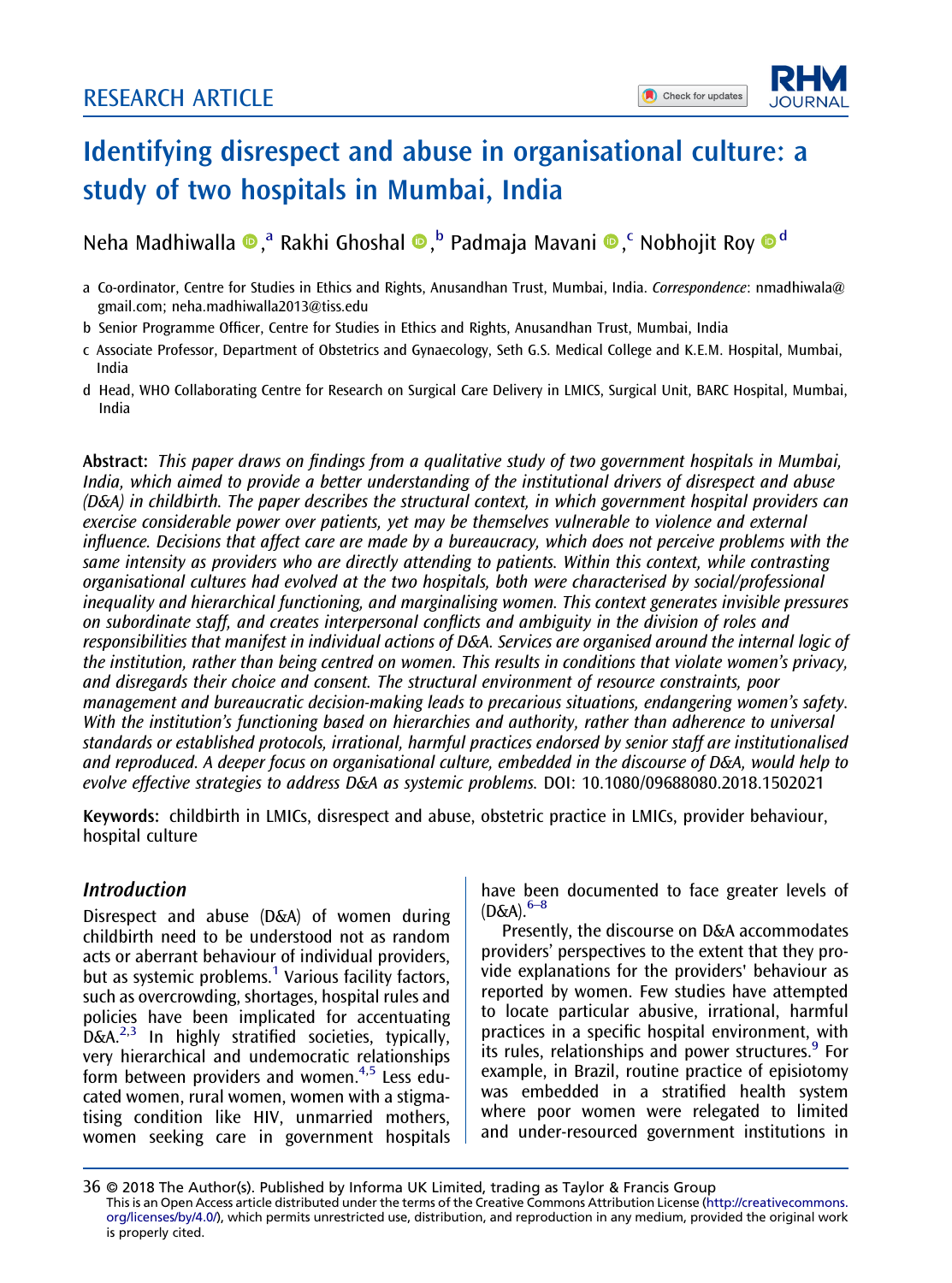<span id="page-2-0"></span>which they became unwitting subjects for clinical training.[10](#page-10-0) Various harmful and painful interventions to hasten labour (manual dilatation of the cervix and routine induction) were part of a strategy to "clear" the wards in order to cope with the high patient load in Mexico.<sup>[11](#page-10-0)</sup> Nurses' behaviour towards poor women was embedded in the legacy of a colonial health system characterised by deeply unequal and almost coercive relationships between patients and providers in South Africa.<sup>[12](#page-10-0)</sup> A review of research from sub-Saharan Africa concluded that individual providers' attempts to exert power and control and maintain their higher status vis-a-vis labouring women were explained by an "institution-centred, medicalised and hierarchi-cal" model of maternity care.<sup>[13](#page-10-0)</sup>

These studies explored aspects of organisational dynamics to the extent that these produced particular practices. However, understanding the organisational context more fully would help explain how and why patterns of behaviours and actions emerge and how they get reproduced within the institution. Midwives perceived unsupportive working environment, unsatisfactory interactions with women, lack of training and the neglect of best practices as barriers to providing perinatal care.[14](#page-10-0) Burnout and moral distress result from the interaction of social factors such as the low status of midwifery, the low wages of health workers, and organisational problems such as poor skill development and training and inter-professional conflicts.[15](#page-10-0) Working in very constrained conditions with highly disadvantaged women engenders a fatalism about patient deaths among frontline workers[16](#page-10-0) Official reviews inevitably end in attributing blame to lower level functionaries, further demoralising them.<sup>[17](#page-10-0)</sup> Inevitably, these result in an organisational culture where women are devalued and D&A is normalised.

In this paper, we examine the organisational culture of two government hospitals, as reflected in providers' articulation of their beliefs, their descriptions of work and their analysis of daily situations, in order to understand the drivers of D&A in institutional obstetric care. Our analysis of provider narratives is supplemented by observation and review of documents.

Our study, focusing entirely on professional providers (doctors and staff nurses), was conducted prior to the discourse on D&A gaining currency. However, our findings still resonate with the feminist discourse on the violation of women's rights in the health system that echoes most, if not all, of the contemporary concerns. Studies which had documented women's experiences of medicalised childbirth in the Indian context had pointed to a range of problematic areas. This included the ridiculing of women's cultural beliefs and talking down to them,[18](#page-10-0) the common use of physical force and violence.<sup>[19](#page-11-0)</sup> coercion to accept birth-con-trol,<sup>[20](#page-11-0)</sup> asking for husband's consent for abortion,<sup>[21](#page-11-0)</sup> devaluation and penalisation of women's experience of pain, $^{22}$  $^{22}$  $^{22}$  discrimination based on caste.<sup>[5](#page-10-0)</sup> and a deep-rooted gender bias that produced apathy and neglect. $17$ 

We also draw on parallel literature that criticises the over-medicalisation of childbirth and the ethics in contemporary clinical practice. This literature identifies problematic areas including the overuse of interventions such as episiotomies<sup>[10](#page-10-0)</sup> and Caesar-ean sections.<sup>[23](#page-11-0)</sup>

Thus, in this study, we focus on domains of practice where violations or ethical problems had been commonly observed, namely, providerpatient interactions, cultural and social issues encountered in care-giving, management of labour pain, routine practices and procedures associated with normal vaginal deliveries, management of complications and post-delivery contraception.

## **Methods**

The study was done in two government hospitals in the metropolitan Indian city of Mumbai between 2010 and 2013. We studied obstetric practice in one tertiary care teaching hospital attached to a government medical college (MC) and a government secondary care hospital located in an extended suburban district of the Mumbai urban agglomeration (SH). Both of these hospitals were representative of their sector in terms of organisational structure, workload and resource availability.

Two of the co-investigators (NR and PM) are practicing clinicians, the latter being an obstetrician. One of the researchers (NM) had extensive experience of government hospitals due to her prior research experience. This multi-disciplinary team had numerous discussions and debates to evolve a conceptual framework that would reflect their diverse perspectives, even as it spoke to the different disciplines that they represented – social sciences, bioethics and medicine.

Based on these inputs, we refined the specific research question, demarcated domains of inquiry and designed data collection tools. We organised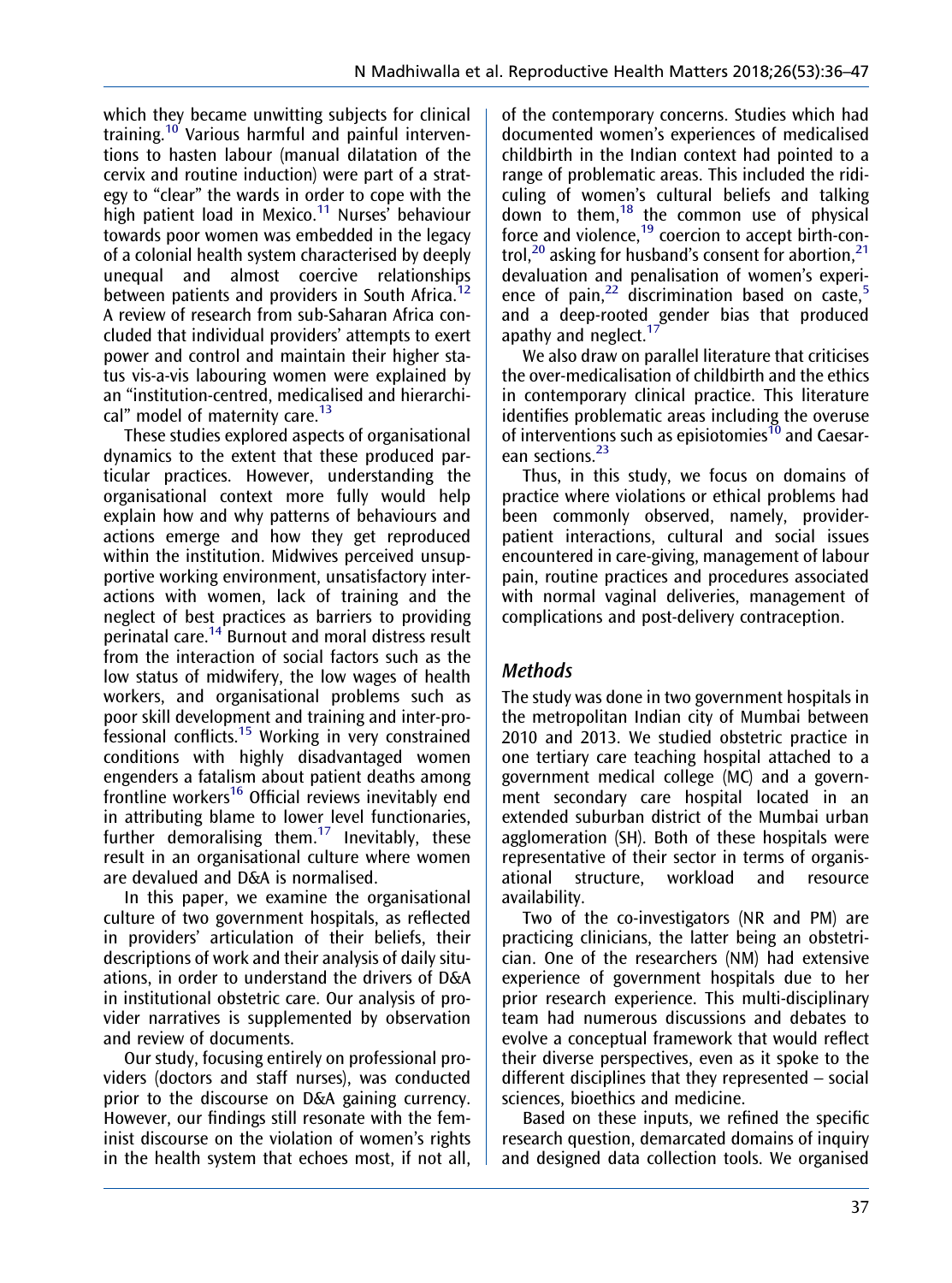consultation processes prior to the conduct of the study. One involved international and Indian researchers and academics/researchers who undertook scientific review of the project. The other involved practising professionals from government and private hospitals in Mumbai and focused on the use of language, the approach to fieldwork, probable logistical and ethical problems that we could expect to encounter.

The study used qualitative methods, including in-depth interviews, key informant interviews and observation. Fieldwork was carried out by a team of trained social science researchers (NM, RG and three others). All the researchers were fluent in English and one or both of the dominant local languages, Hindi and Marathi. All the researchers were women, of Indian origin and, barring one, resided in Mumbai.

As a first step, we compiled information about the institutions using an observation checklist and information from key informants to draw up an institutional profile. We compiled statistics on the institutions' performance, including the numbers of deliveries conducted, C-Section rates and patient outcomes. We made note of the physical infrastructure, layout and design of the space, provisions for allied services such as pathology, radiology, pharmacy and the condition of these facilities. We also documented stated policies regarding recruitment, supervision and monitoring of staff and the challenges faced by the institution in this regard. We documented norms related to the division of labour between various categories of staff and decision-making related to patients. This profile was very useful for understanding the formal framework within which the organisation functioned. It also helped the team to identify areas where actual practice was in contradiction with stated norms.

Simultaneously, the researchers who would be involved in conducting interviews and observations had extensive informal interactions with experienced obstetricians, nurses and hospital administrators who had experience of working in similar settings, to gain an understanding of frequently used technical terms and abbreviations as well as the discursive language that marked that sub-culture, embedded in slang, jokes, "open-secrets", dictums and stock phrases. This was followed by a period of 2–3 weeks spent in the hospitals interacting with staff and observing everyday routines. Apart from gaining familiarity with the hospital's functioning, this served as an

opportunity to offer clarifications and explanations to staff who were curious about our presence and, to the extent possible, reduce the possibility of our presence altering the environment.

In the government hospitals, we had access to clinics, waiting areas, staff rooms, nursing stations and antenatal and postnatal wards. These were areas accessible to the female relatives of the childbearing women. Additionally, we had been allowed to visit the labour room and operation theatre when it was not in use. As it was focused on providers, we did not study women or their relatives. We specifically avoided being present in situations or locations where we would invade the privacy of patients. Our interactions with women and their relatives were limited to responding to their queries. Some casual conversations, as which typically occur among bystanders, took place often. However, it was explicitly known to the hospital management and staff that we would not be interviewing patients.

All professional providers connected with obstetric services (obstetricians, residents, nurses, social workers and hospital administrators) in the two government hospitals were included in the sampling frame. Overall, we interviewed 16 presently employed obstetricians (residents and consultants), 5 formerly employed obstetricians, 7 nurses and 2 hospital administrators connected to the obstetrics services across these two hospitals. Overall, we interviewed about half of obstetricians present and about one-fourth of the nurses. Written consent was obtained from each participant. A formal letter of permission signed by the Dean/ Hospital Superintendent was available and a copy was shared with each participant. However, most participants had already received information about the study from the hospital authorities, conveyed via their supervisors.

Interviews were conducted over 1–3 sessions, mostly in the wards. Each session was interrupted by the participants to attend to patients or finish paperwork. If the researchers perceived that the participant was too busy, despite having consented to be interviewed, they proactively sought an appointment on another day and or volunteered to wait. Almost all the interviews were audiotaped. We conducted their interviews in the language of the participants' choice. We shared the interview guide with each participant at the beginning of the interview. This included questions on their personal background, motivations for joining their chosen profession, training, routine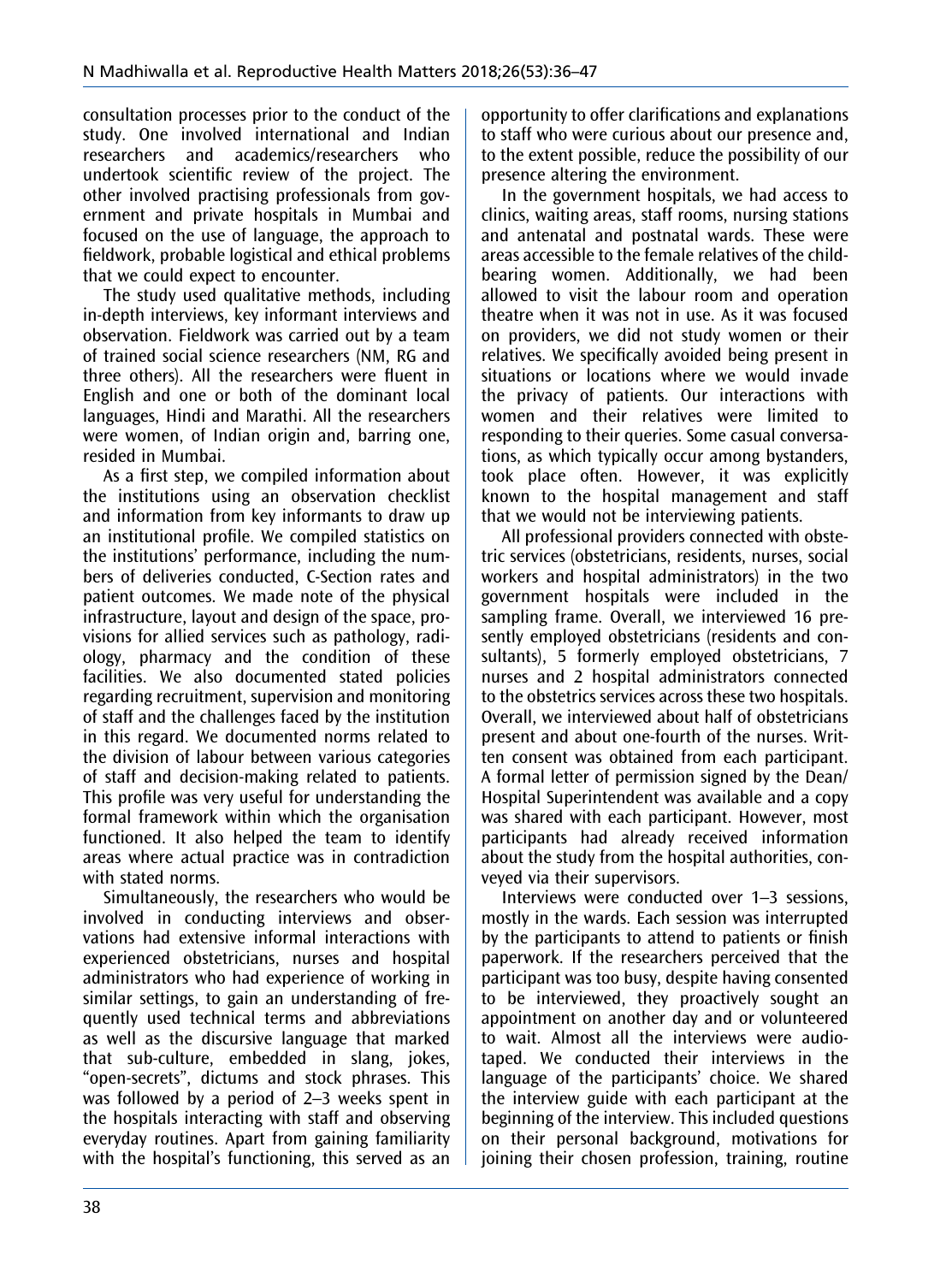<span id="page-4-0"></span>practices related to conducting normal deliveries, pain-relief, post-partum contraception, complicated cases, referral and transfer, and clinical audit. We also asked them to describe the women who sought care and elicited accounts about individual women or incidents that they found challenging and rewarding.

While we waited to meet a participant, which was a period of 2–5 hours, we observed providerpatient interactions, conversations and exchanges between staff members, routines of individual providers as well as unusual events. Typically, we were present in the hospitals between 10 am and 8 pm. We made notes and included specific probes/questions in the interviews with participants related to these. These questions typically related to underlying conflicts among staff, undocumented challenges in providing care, stress and workload, adaptations to cope with specific problems, actions which aimed at building solidarity and co-operation between staff.

Interview transcripts and field notes were coded and analysed using WeftQDA. Two stage coding was undertaken. Minute coding was done to identify specific areas of discussion, e.g. patient profile, discharge procedures, pain relief. These were combined into themes – e.g. provider attitudes, resource management, grievance redress and supervision.

The study was approved by the Multi-Institutional Ethics Committee to which the Anusandhan Trust was affiliated. It was also approved by the ethics committee of MC. We obtained official permission to conduct fieldwork in SH, which did not have any ethics committee.

## Results

### The broader context

As a result of high workload and adverse working conditions, delivering obstetric care was viewed as problematic in these hospitals. The participants recounted problems related to poor management, socio-cultural barriers in delivering care to patients, shortages and misallocation of resources. There was an acknowledgment that mistreatment of women in the form of shouting and physical coercion existed, although this was not necessarily perceived as abuse. Several other aspects of practice, such as use of pain relief medication, episiotomies, induction of labour and postpartum contraception, were perceived to be unproblematic.

Both hospitals offered free services and usually did not refuse admission to any woman. However, the provision of services was not located in a framework of civic rights. Despite a policy shift away from coercion, we found women were being compelled to accept birth control after delivery. There was an informal code in both hospitals that women must accept tubal ligation after two deliveries and IUD insertion after the first. The typical strategies used to pressurise women were refusing discharge, threatening not to conduct the procedure or banning her from the hospital. Typically, consent for these predetermined choices was negotiated when women were at their most vulnerable.

"What we prefer over here; what I have been doing here is; I am telling my juniors and have been told by my seniors; is that if the lady is in her active phase of labour, it is the best time to talk to her about TL [tubal ligation] … They are very receptive at that time and they are exclusively with me at that time inside the labour ward … They understand what pain it is, how it is good to not have it once again." (KSDE, Senior resident, MC, Female)

There was no entitlement to a specific set of services and resources. The women and their relatives were largely expected to fill gaps. A study conducted in a similar context has documented women and their relatives being compelled to clean the wards and wash their own clothes. $24$ While we did not observe these practices, relatives were asked to take on many tasks officially to be performed by orderlies. In both hospitals, obstetric services were spread across different floors. Laboratory and radiology services were located in different wings. Thus, relatives were required to push the gurney, transport samples, bring medicines, etc. Not only did this impose economic burdens on the family, it led to overcrowding and chaotic conditions in the wards.

Staff typically attributed these problems to the municipal corporation, which controlled vital aspects of the hospital functioning such as admission policies, charges, staffing, documentation and some aspects of clinical work. This displaced decision-making from the domain of professional to bureaucratic practice. Hospital managers either had to resort to informal means to overcome challenges or cope with existing resources.

"You have reason to get a little frustrated, agree. But you also have ways of getting it done. You have to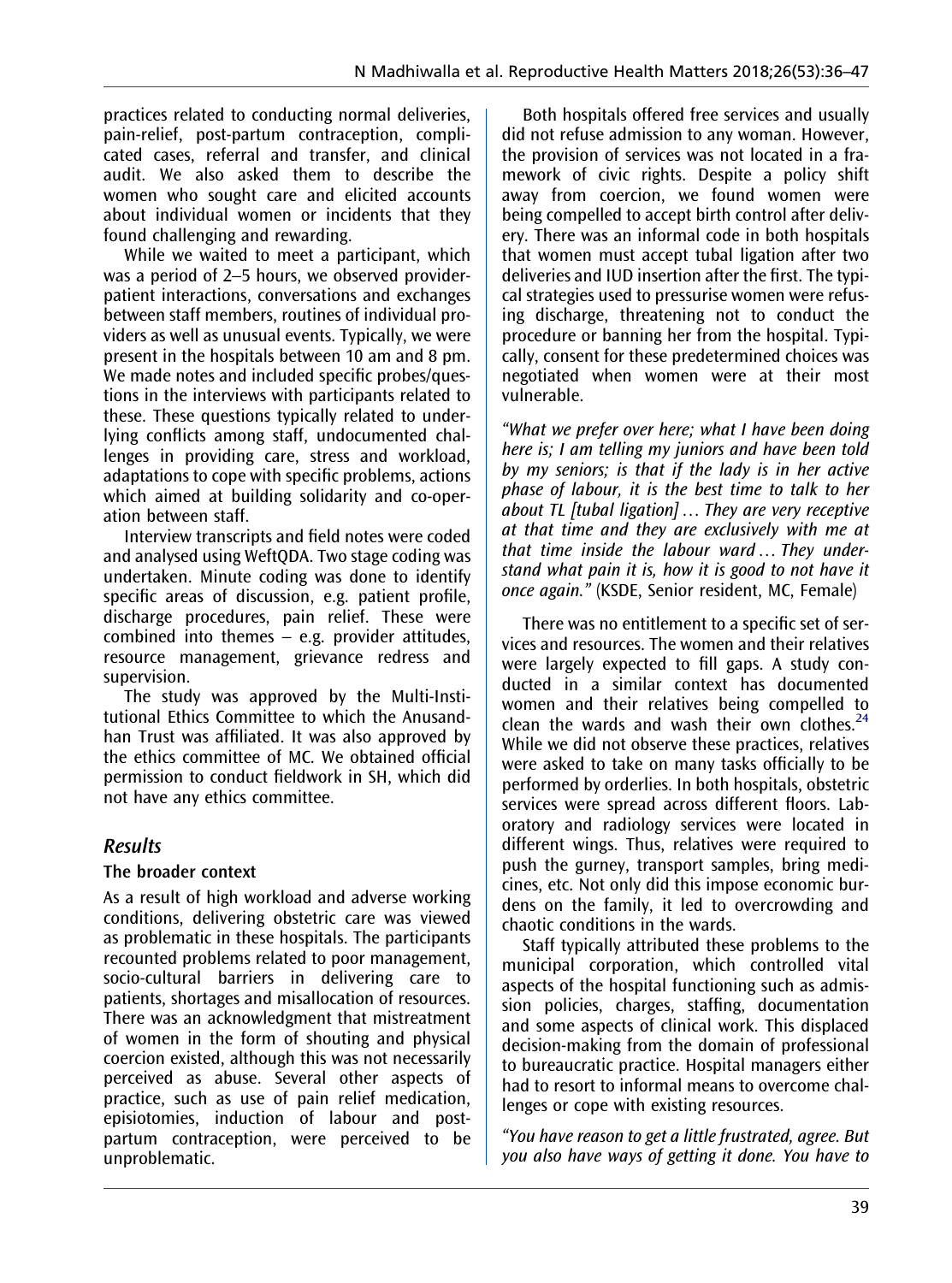literally explain about the requirements, and you have to give reasoning, perfect reasoning for that. [You need] a superior who is backing you in such types of job. He should be like a godfather." (VPJ, Senior Manager, SH, male)

"I cannot say we do not have enough nurses because the corporation does not have sanction for appointing more people. We have to do with whatever we have." (KSVB, Senior Faculty, MC, male)

The price of seeking patronage was accommodation of local elected representatives' demand for special services or attention to particular patients, who were popularly called "note-cases", as they brought hand-written notes of recommendation. In both hospitals, there were expressions of disappointment about the top management's inability to protect the frontline staff from feeling pressurised.

"I was attending a high risk woman and another woman who was not due for another 4 to 5 hours came in and along with some local party workers, demanding that I attend to her immediately. I refused, so they threatened me and went out and soon there were more people. They called up the superintendent and complained against me. I explained, but I was compelled to attend to the other woman. They [hospital management] told me that "nothing could be done." They should have stood by me … but then, maybe had I been in their position I too would have done the same." (VAN, Senior Resident, SH, male)

#### Specific organisational contexts and cultures in the hospitals

Within this paradoxical context of arbitrary power over women and subordination to the bureaucracy, the hospitals had evolved quite differently in response to their specific contexts. SH was located at the periphery of the city. Typically, most women here were "booked patients", i.e. registered here during pregnancy and also delivered here. As the secondary care referral hospital (SH) received women from a defined catchment area, there was relatively more familiarity with women. Additionally, although it had similar provider:patient ratios to the medical college hospital (MC), the predominance of uneventful births created a more relaxed working environment.

Typical of peripheral centres, hospital management had little effective control over the specialists on the staff; there was high turnover, absenteeism and covert engagement in private practice. By administrative arrangement, a nearby private medical college placed residents here for clinical training, who became the mainstay of medical services. At any given time and particularly from late afternoon till morning, residents were the only medical staff present.

Private anaesthetists had been empanelled to provide services. Departments such as radiology and pathology did not function round the clock. This inevitably left residents in charge of making decisions, not merely based on their evaluation of the woman's medical condition, but taking into account various external constraints. There were no protocols for the management of emergencies or routine cases. This environment led them to make ad hoc decisions. Hence, sudden transfers to fairly distant tertiary care hospitals were not infrequent.

"If there is an emergency, like the baby [foetus] is in distress, we have to take in the patient even after [our shift]. But sometimes the anaesthetist is not available, or refuses to come, then we [residents] only have to hand over the patient to the other hospitals." (VAV, Senior Resident, SH, female)

There were no organisational safeguards for dealing with sudden and life-threatening emergencies which were beyond the competence of residents or where there was not enough time to transfer the patient. Such incidents, when they occurred, exposed the precarious conditions of care at the hospital.

"Inverted uterus is a life threatening situation. We shifted the woman from the labor ward to the main OT. Fortunately the anaesthetist was there. We induced and immediately delivered the baby. Within 2 minutes we repositioned the uterus. Had I been not there in that shift the patient would have been dead since no one knew how to reposition the uterus." (VAM, Head of Ob/Gyn, SH, male)

However, as emergencies were not frequent events, there was no attempt to discipline the medical staff more stringently. Instead, the hospital administration relied on its nursing staff to keep the hospital functional. The nursing staff were a relatively cohesive and stable group. They had a complex and ambivalent relationship with the residents. They were usually much older and skilled at performing clinical tasks. At the same time, the residents had greater clinical knowledge and could conduct surgeries. Residents were also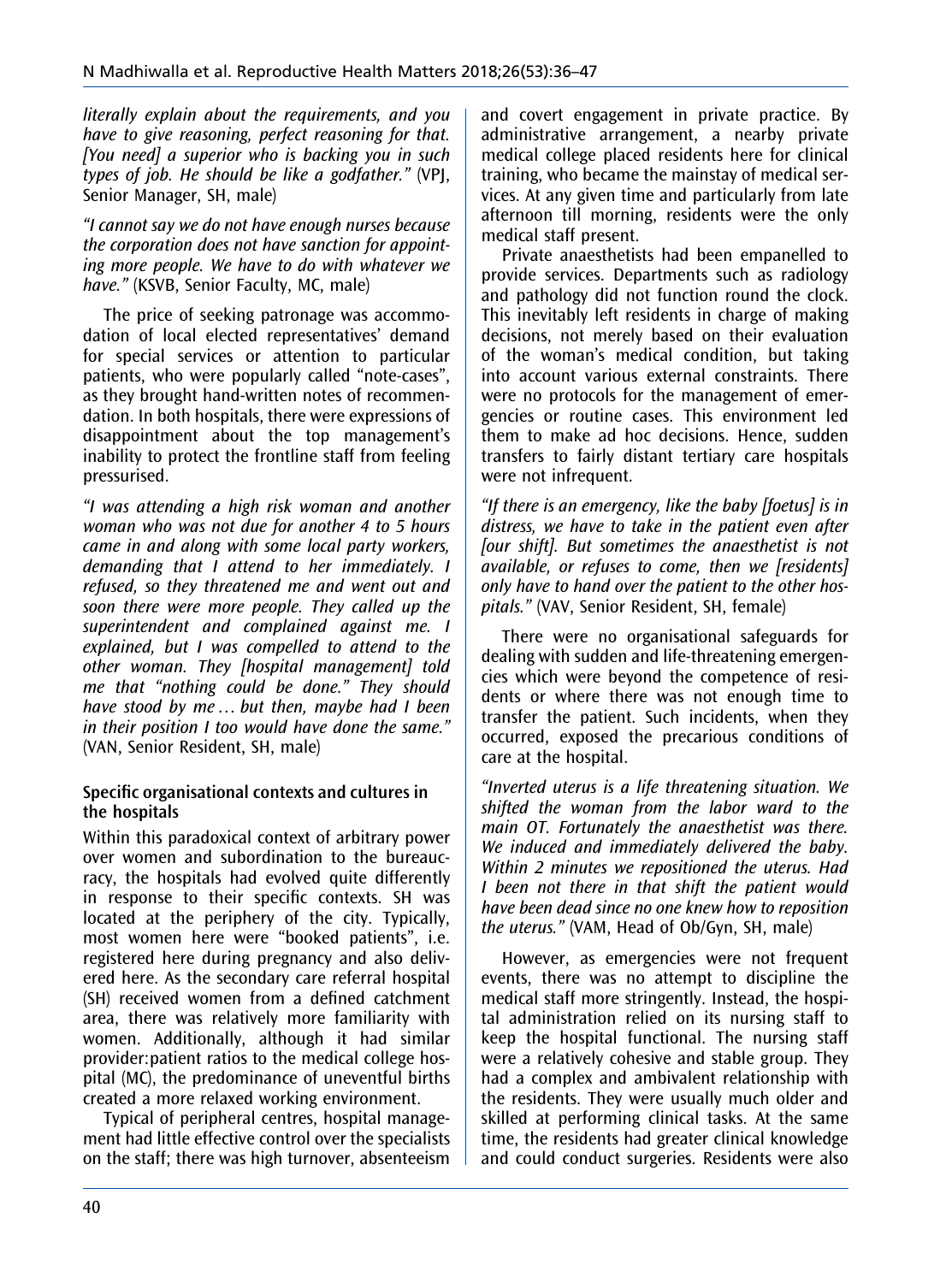officially responsible for conducting vaginal deliveries, although these are often conducted by nurses. This often resulted in a conflict at the frontline about the division of work and responsibility.

"Some doctors will say that he will have his lunch and only then come in for the delivery and if the patient is in 2nd stage then we will deliver her. We can't delay the delivery and put the patient at risk!" (VLD, Staff Nurse, SH, female)

Also, nurses were still seen as doing less skilled and "dirty work", a phenomenon which has been documented. $25$  This undermined the importance of their inputs. To illustrate, residents left it to nurses to "prepare" women for internal examination, which actually subsumed a process of getting informed consent and protecting their dignity.

"When the patient comes in the examination room, generally they are wearing "internal clothes". So telling them to remove it is really embarrassing. Of course, nurses are there [and] they will be explaining them these things … So what we tend to do is go outside and wait for the patient to get [into] position and we just do the internal examination." (VAN, Senior Resident, SH, male)

However, nurses determined the working environment. Thus, wards were managed more informally. Nurses engaged in more informal interactions with women and their relatives. Thus, by and large, even medical staff at SH had much more insight into their patients' lives and described positive interactions with them.

"She [a woman] was not getting proper sleep and maybe she was not having proper emotional support at that time from the husband and the family, so she was very much frustrated and, in addition, that patient had some psychiatric problem so she … absconded." (VRB, Senior Resident, SH, male)

"A few days back, a patient of mine, she got me 2 kilos of fish! I had done her LSCS [Lower Segment Caesarean Section] and had discharged her long back." (VAN, Senior Resident, SH, male)

We also observed another woman who had "absconded" following her previous delivery and was pregnant again. The nurses recognised her and began to reprimand her. The woman, on her part, made attempts to cajole and humour them and she was eventually admitted.

However, while they were more informal, the nurses' treatment of women was not necessarily less arbitrary or aggressive. Shouting and the use of physical force on women during labour was openly acknowledged by the participants. As their intention was to protect women and babies, they perceived the overt violence as justified.

"Suppose the head has come out and she needs to bear down, but she is not pushing. Then we have to shout, because if she doesn't push, both will suffer. Both might die. Now people say later,'that doctor shouted, sister shouted, sister slapped'. Now, I know these things are not right, it is against human rights, [but] they do it for the good of the baby." (Matron, SH, female)

The dominance of nurses, a more homogenous and familiar population of patients and a preponderance of uneventful deliveries created an environment in which women's individuality was somewhat preserved. However, the inter-professional conflict, an absence of formal frameworks for regulating clinical practice and ineffectual management created a stressful environment for the staff and posed risks for women.

Being a teaching hospital, MC had an abundance of medical staff and a greater focus on academics and research. It was also much more generously staffed and equipped. Apart from its "booked patients", this hospital received women who were referred or transferred from smaller government hospitals across the city and its periphery. MC received a much higher proportion of women experiencing complications. Several maternal deaths also took place here, mostly among transferred women. Following such events, the staff of the obstetrics department were called in for an audit, which involved the hospital staff as well as the health department bureaucracy. As a result, although a majority of women had normal vaginal births, there was a heightened focus on risk. Complementarily "saving lives" became the overarching ethic for the hospital.

"Whatever we do, we have to do to save the patient … A person who is very critical will die. [Still] I do not think anybody would have been saved outside this institute only because they had more money, or better equipment. No way!" (KSVB, Faculty, MC, male)

An acute awareness of "risk" and a preoccupation with "saving lives" did translate into an importance placed on protocols. It is interesting that participants did not make any reference to international or national treatment guidelines or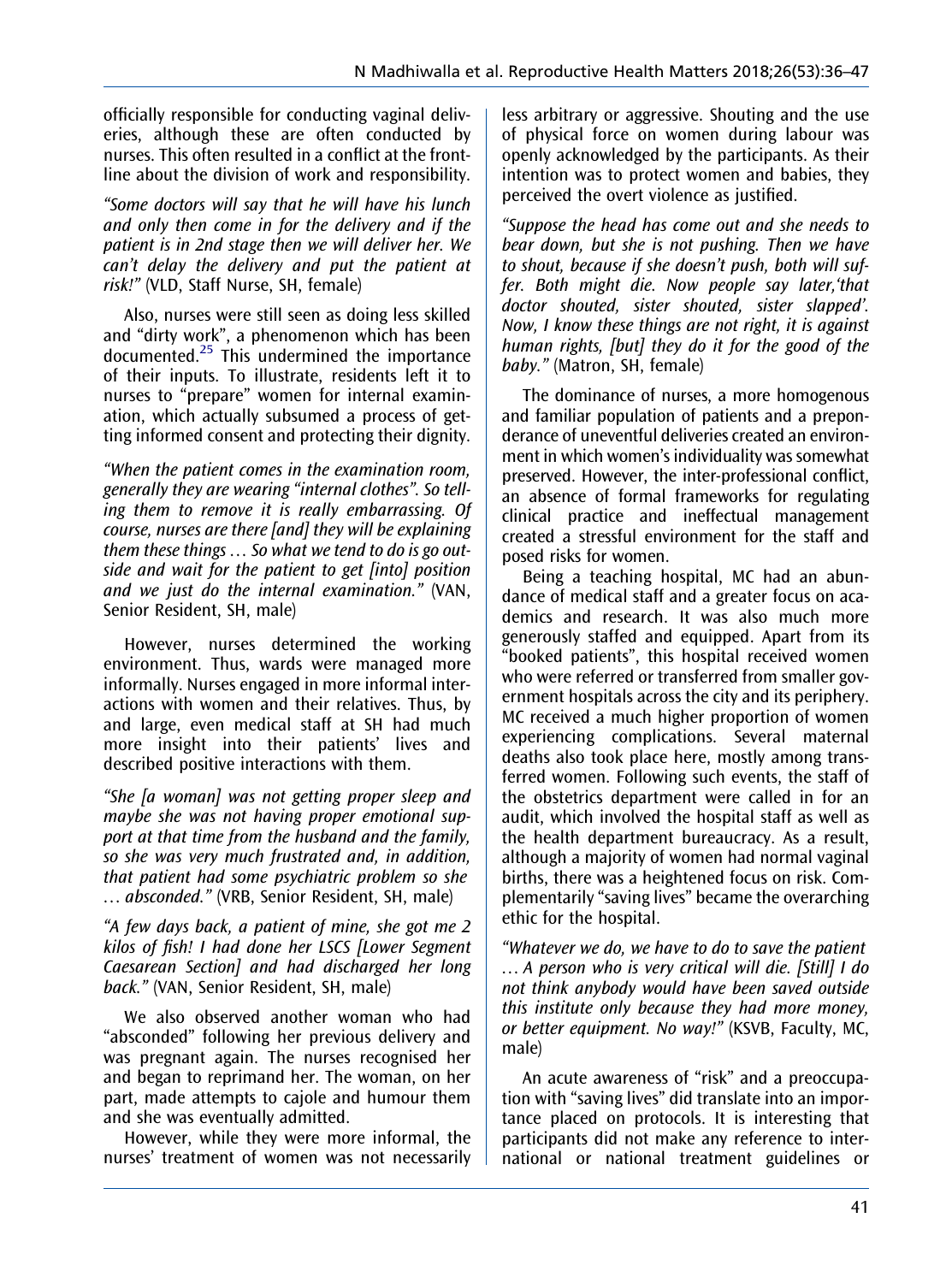| Table 1. Details of the study sites and respondents                                                                                                                                                     |                                                                         |                                                                                                      |                                                                                                                                          |                                                                                                       |
|---------------------------------------------------------------------------------------------------------------------------------------------------------------------------------------------------------|-------------------------------------------------------------------------|------------------------------------------------------------------------------------------------------|------------------------------------------------------------------------------------------------------------------------------------------|-------------------------------------------------------------------------------------------------------|
|                                                                                                                                                                                                         | <b>Respondents</b>                                                      |                                                                                                      |                                                                                                                                          |                                                                                                       |
| <b>Institution</b>                                                                                                                                                                                      | <b>Residents</b>                                                        | <b>Specialists</b>                                                                                   | <b>Nurses</b>                                                                                                                            | <b>Others</b>                                                                                         |
| Tertiary care hospital<br>attached to a medical<br>college (MC).<br>240 obstetric beds out<br>of 3000 in the hospital.<br>7000 deliveries<br>conducted annually.<br>Ob/gyn department<br>with six units | 4 final year<br>residents (senior<br>residents) pursuing<br>MD (female) | 2 professors<br>$(1$ male, 1 female),<br>2 associate<br>professors<br>(female), 1<br>lecturer (male) | 1 matron, 1 sister-<br>in-charge, 1 staff<br>nurse (all female)                                                                          | 5 alumni (2 female<br>and three male)<br>practicing in a non-<br>profit medical college<br>as faculty |
| Secondary care referral<br>hospital (SH).<br>70 obstetric beds out of<br>300 in the hospital.<br>3500 deliveries<br>conducted annually.<br>Ob/gyn department<br>with three units                        | 3 senior residents<br>pursuing DGO (two<br>male, one female)            | 3 senior<br>consultants<br>(male), 1 junior<br>consultant<br>(female)                                | 1 matron, 1 sister-<br>in-charge<br>(obstetric ward),<br>1 sister-in-charge<br>(NICU), 1 staff<br>nurse(obstetric<br>ward)<br>All female | 1 medical<br>superintendent (male),<br>1 resident medical<br>officer (male)                           |

protocols. They referred largely to internal rules and a certain managerial process which was focused on preventing decision-making by untrained residents.

"After 4 p.m., if a critical patient comes I will see the patient and I will inform them [senior team members], they will come and see, and whatever decision is given by them I will inform to the boss [Head of the Unit] by phone [sic]. Then we describe the case, whatever investigations are available, like … this is the findings of a qualified person. The lecturer advises what is to be done. Then the HOU [Head of the Unit] may modify the decision or they may say OK you may go ahead with the same decision." (KsDe, Senior Resident, MC, female)

Complementing this system of decision-making was a supervision system based on attributing blame. Repeatedly residents referred to anxiety about being wrong. In turn, they referred to correcting mistakes of their juniors, rather than mentoring. Medical staff did not collaborate with nurses, who were almost excluded from medical work and relegated to record-keeping. In turn, their supervision of hospital orderlies was also based on directives and reprimands.

"The class IV staff [hospital orderlies] is overworked – at times one man will have to do the work of three men. And then when everybody will shout at him for being late, how much can the poor fellow bear? And you know what, working in this place, I have got so used to shouting while talking, that even at home, I shout when talking!" (Assistant Matron, MC, female)

The focus on "saving lives" also resulted in local adaptations aimed at providing better care to selected women, whose needs were more acknowledged than usual. A system of shifts and rotations was instituted to ensure that these women who were classified as "high-risk" were treated by the same unit whenever they arrived at the hospital. While the residents unequivocally complained about long working hours and heavy workloads, they were all appreciative about this system.

"They know the patients from the beginning … the patient may not have the papers when emergency occurs. But the registrar knows that so and so is the high risk patient of our unit. So that is the basic idea behind this thing – that patients are not mismanaged. He still knows that this is high risk due to this reasons." (KSDH, Senior Resident, MH, female)

In contrast, the general population of women seeking obstetric care would rarely interact with the same provider more than once or twice. Thus, provider-women relationships here were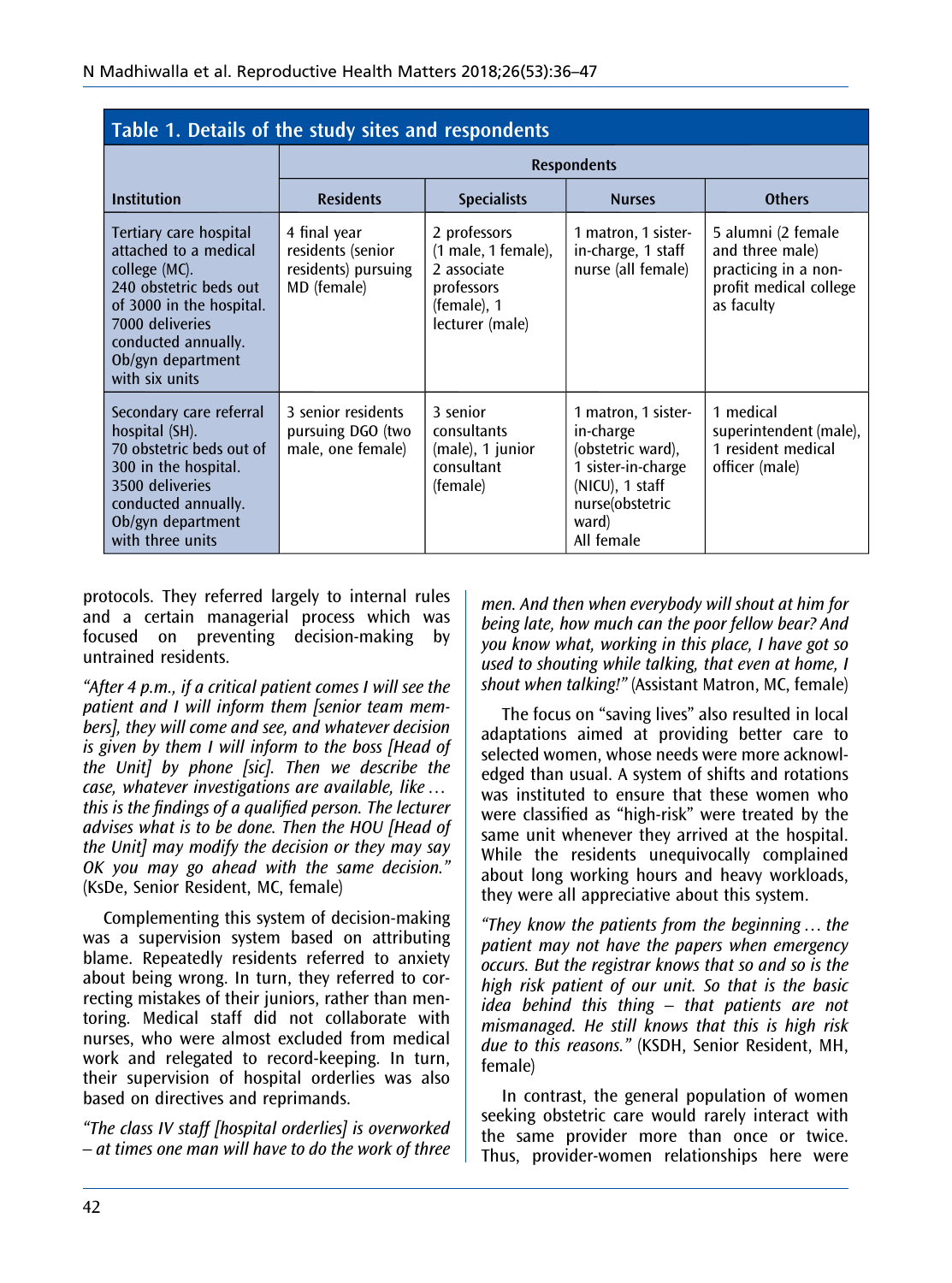<span id="page-8-0"></span>considerably more formal. We never heard women referred to by their name in this hospital, unlike SH. While narrating incidents, residents and nurses who had the most contact with women always described them by their medical conditions, rather than their social or family background. While a bias against certain communities, such as Muslims, was pervasive, it became more pronounced in this impersonal environment.

"My severe heart disease patient, a Muslim woman, whom we counselled and sent home after doing a MTP, telling her to not get pregnant again, she comes back with pregnancy within one month not even two, three months. Sometimes you just lose it." (KRP, Senior Resident, MC, female)

In both hospitals, administering pain relief was not part of the routine process. In general, staff did not perceive any responsibility to respond medically to women's expressions of pain. While they differed in their perception about women's experience and ability to tolerate pain, participants in this hospital were more likely to judge women.

"See, pain is a very subjective phenomenon; and also depends upon the sensitivity of the woman, her ability to tolerate pain. Probably women who are more pampered by their husbands will not be able to bear pain." (KAG, Senior Resident, MC, female)

The distance from women, lack of insight into their personal lives and a preoccupation with safety combined to obscure violation of women's rights. The unwritten protocols which were transmitted through the hierarchy also overwhelmed the space where reflection and discussion was required. An ethical dilemma, which required the woman's choice to also be evaluated and respected, was also rendered unproblematic and resolved mechanically.

"We then think of the mother as well as the baby. We cannot take up a patient with a haemoglobin level of 5 for C-section. There might not be time for us to wait and give her 3 or 4 bottles of blood and then do a C-section. We face a lot of dilemma these times. But we prefer having healthy mother, she can have babies later." (KRH, Senior Resident, MC, Female)

An emphasis on formal structures and hierarchies was much more pronounced in the organisational culture on MC. However, rather than relying on established guidelines, they were more hierarchical, based on following directives and deferring to seniors. In the absence of supportive supervision, this system produced an environment of conflict and mistrust. An attempt was made to facilitate the care of women who faced medical risks, but staff did not, generally, perceive women's personhood.

## **Discussion**

Using existing frameworks,<sup>7,[26](#page-11-0)</sup> we examine the implication of organisational culture for the D&A of women. We identify drivers and their relationship to three key domains of problematic practice.

(1) Behaviours aimed at obtaining women's compliance to staff's directives - use of physical force, threats, coercion, detention etc.

As noted above, the hospitals were located in a complex structural context. On the one hand, very unequal social relationships between women and providers led to a certain "othering" of women, due to which providers felt affectively distanced and tended to blame women. In addition, exposure to formal and informal actions by external agents made them see, in general, all women and their relatives as a threat, for which they sought police protection and administrative safeguards. The consequence of both these factors was poorer rapport and less engagement with women. A paternalistic belief in their entitlement, even responsibility, to adjudicate women's best interest made overtly coercive and violent actions justifiable and morally acceptable.

However, within this largely paternalistic framework, patterns of behaviour differed. In SH, the nurses' dominant role allowed women to emerge as persons, who though subordinate could attempt to negotiate and shape relationships. Staff also experienced positive non-clinical encounters with women. Arguably, such encounters could challenge prejudice and encourage providers to view engagement with women as a part of their professional role. However, as inter-professional training was unheard of, these encounters did not gain any lasting significance.

(2) Behaviours and practices that displaced women from the focus of care – non-consented care, violation of privacy and confidentiality, being left alone, not being supported, etc.

It was evident, in both hospitals, that women were not the focal point for the design or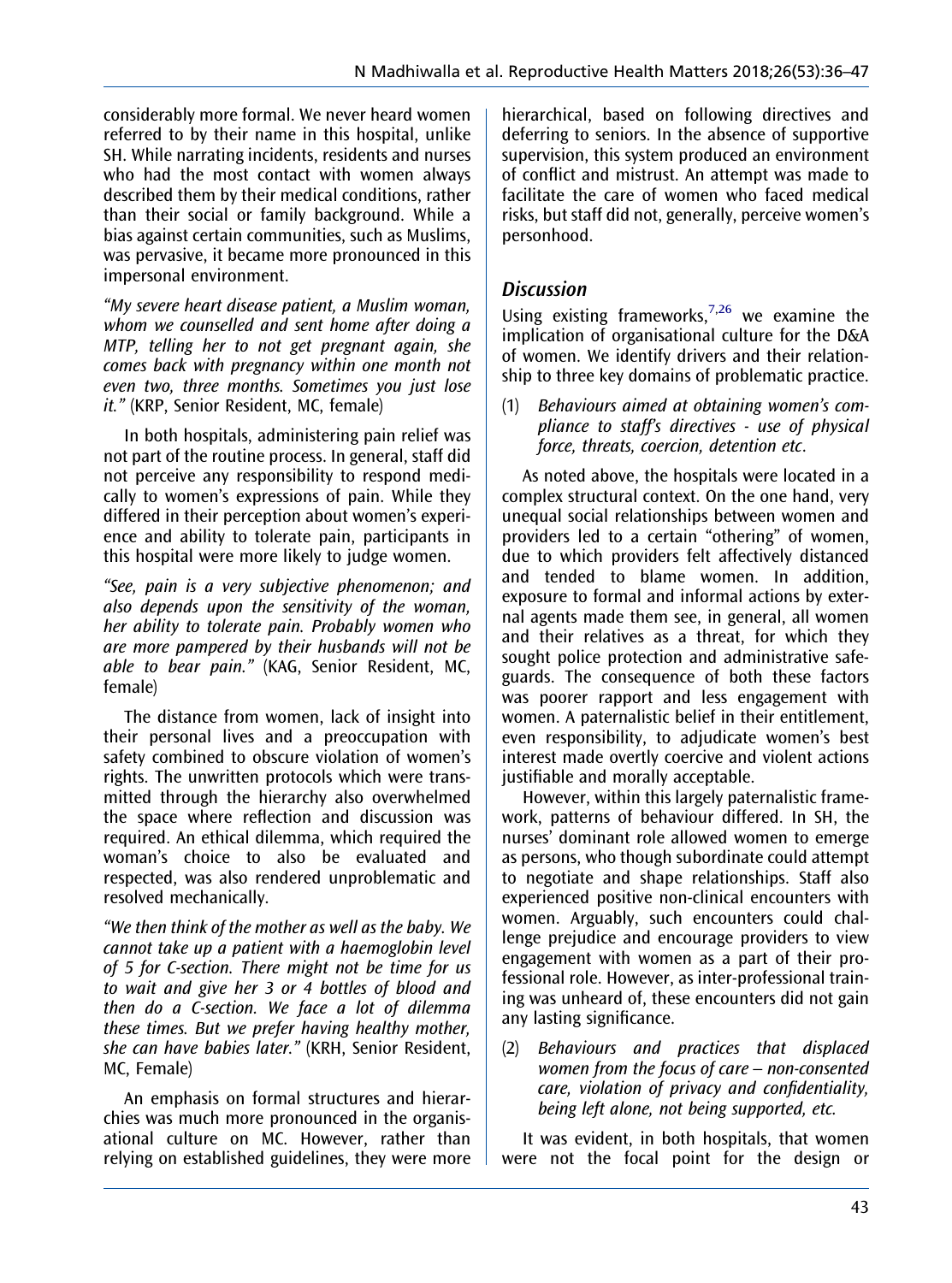management of services. The design of the space, the organisation of services and distribution of tasks evolved from the internal logic of the institution. Thus, male relatives required to undertake heavy work and purchases in lieu of absent orderlies crowded the hospital wards, leading to invasion of women's privacy, even while the design of the labour room made it impossible for women to have a lay companion during labour. Women could be left alone, even in the presence of skilled staff, if there was ambiguity about who was responsible for their care. Decision-making rarely involved women, but was guided either by exigencies, as in the case of SH, or by informal rules and protocols, as in MC. Women would experience these as sudden changes in treatment plans, arbitrary transfer or neglect. Contraception and abortion were offered by staff based on arbitrary rules and force was exerted to obtain compliance. The irrelevance of women to the processes of caregiving was so institutionalised that it did not even occur to staff to elicit their views. Moreover, the pressure to follow directives or to cope with inadequate conditions of care overwhelmed the space for women's expression of choice. Women faced frontline providers, who appeared arbitrary and neglectful, but were responding to invisible pressures, which they had little power to resist.

(3) Acts of omission and commission that endangered women's lives or made care-seeking more challenging – routinisation of procedures that were either harmful or not helpful, ad hoc treatment, referrals or transfers, etc.

Staff in both hospitals worked in imperfect environments, which were the result of poor management, administrative lapses and an out-dated mode of clinical practice. Frontline providers felt helpless to change the resource environment and management functioning. So they resorted to adaptation to ensure that women's lives were not lost. This included improving care for selected women by enhancing their own workload or taking ad hoc decisions to transfer women, who could, technically, be treated at the hospital. Wherever they could, they extracted resources and labour from women and their families to cover the gap in provisioning. The locus of power rested in the corporation, which did not, so to say, have to face patients every day. Administrative rules and local power dynamics dictated the flow of funds, resources and personnel, rather than a proactive attempt to alleviate the suffering of patients and improve care for them.

Evidence-based practice was conspicuous by its absence, and, thus, out-dated, potentially harmful or unnecessary practices, if they were endorsed by influential seniors, were institutionalised. The relative unimportance of updating knowledge and aligning their practice to established standards meant that residents, who were the mainstay of care, could not refer to established protocols, but had to comply with their seniors' directives. In the domain where directives were not available, they had to act intuitively within the boundaries of their competence. Even so, they remained vulnerable to blame and punitive action.

## Conclusion

This study was premised on the fact that not only do violations of women's rights during maternity occur, but that providers openly acknowledge them and have explanations to offer. We explored the everyday working environment to uncover the systematic structures and processes that determine interactions between providers and women. Literature from the domain of quality of care and health systems studies has contributed to our understanding of the effect of underlying structures and pro-cesses on what happens at the point of care.<sup>[15](#page-10-0)</sup> The discourse on D&A has helped to centre the discussion on women, rather than viewing their experience of care as a marginal aspect of quality. Going forward, addressing D&A beyond the penalisation of individuals, will require a deeper engagement with institutions and health systems to understand how social inequalities, institutional structures and processes and individual agents interact to create an organisational culture, which produces violations and is in need of change.

## Acknowledgement

The authors want to acknowledge team members Amar Jesani, Vijaya Badhwar, Swetya Surve and Supriya Bandekar. We also thank Sundari Ravindran, Aditi Iyer, Helen Sheehan, Emma Pitchforth, Fatima Castello and Roger Jeffery for their suggestions at various stages of the study and during the writing of this research article.

## Funding

The authors would like to acknowledge the Wellcome Trust, UK for funding the study.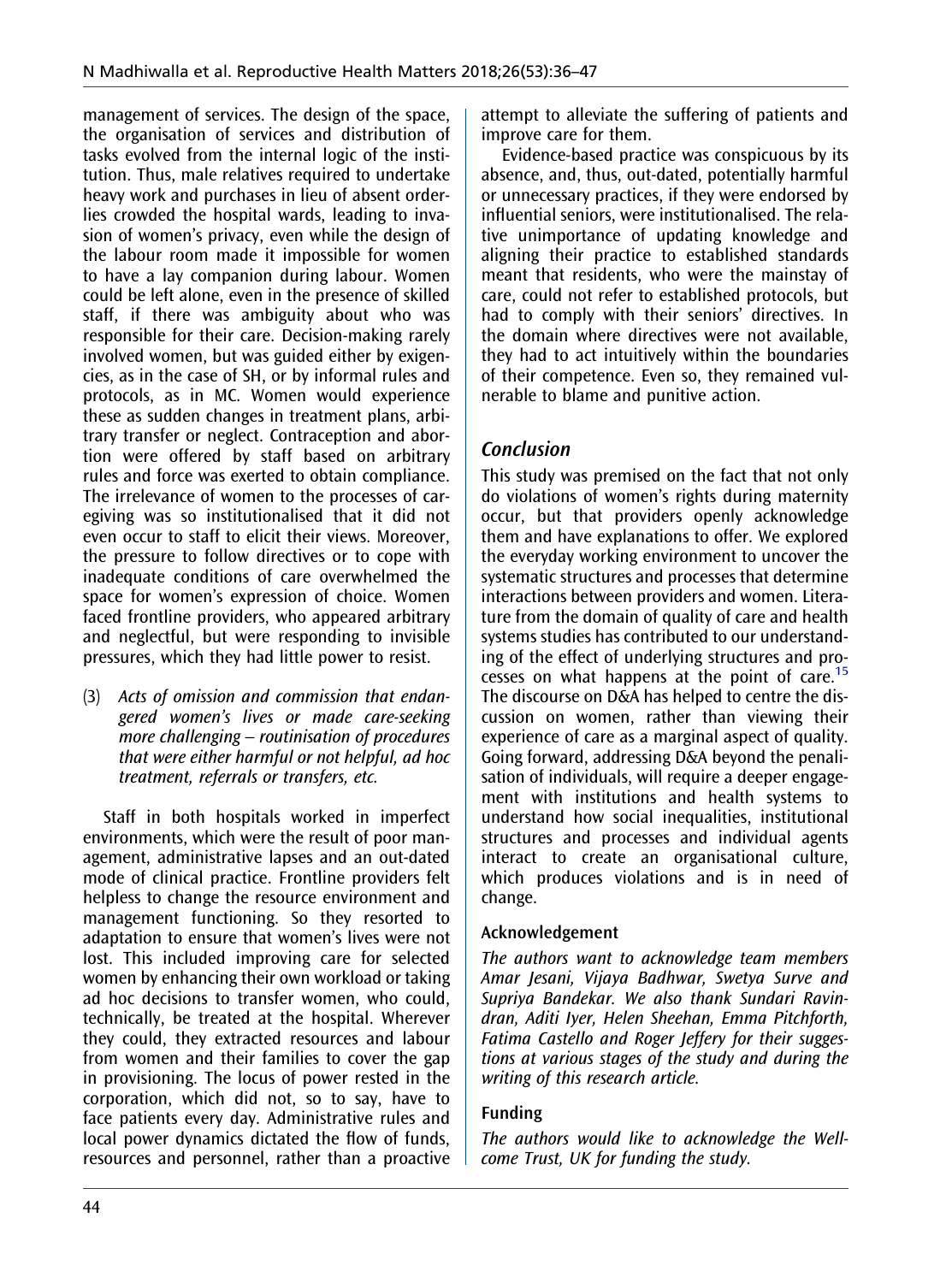### <span id="page-10-0"></span>**ORCID**

Neha Madhiwalla [http://orcid.org/0000-0002-](http://orcid.org/0000-0002-0922-7186) [0922-7186](http://orcid.org/0000-0002-0922-7186) Rakhi Ghoshal [http://orcid.org/0000-0001-9854-](http://orcid.org/0000-0001-9854-4425) [4425](http://orcid.org/0000-0001-9854-4425)

Padmaja Mavani [http://orcid.org/0000-0003-](http://orcid.org/0000-0003-2869-2988) [2869-2988](http://orcid.org/0000-0003-2869-2988) Nobhojit Roy [http://orcid.org/0000-0003-2022-](http://orcid.org/0000-0003-2022-7416) [7416](http://orcid.org/0000-0003-2022-7416)

#### **References**

- 1. Freedman LP, Ramsey K, Abuya T, et al. Defining disrespect and abuse of women in childbirth: a research, policy and rights agenda. Bull World Health Organ. [2014;](#page-1-0)92(12):915– 917.
- 2. Warren CE, Njue R, Ndwiga C, et al. Manifestations and drivers of mistreatment of women during childbirth in Kenya: implications for measurement and developing interventions. BMC Pregnancy Childbirth [Internet]. [2017;](#page-1-0)17(1):102. Available from: [http://](http://bmcpregnancychildbirth.biomedcentral.com/articles/10.1186/s12884-017-1288-6) [bmcpregnancychildbirth.biomedcentral.com/articles/10.](http://bmcpregnancychildbirth.biomedcentral.com/articles/10.1186/s12884-017-1288-6) [1186/s12884-017-1288-6](http://bmcpregnancychildbirth.biomedcentral.com/articles/10.1186/s12884-017-1288-6)
- 3. Harden RM. International medical education and future directions: a global perspective. Acad Med [Internet]. [2006](#page-1-0) [Dec](#page-1-0);81(12 Suppl):S22–S29. Available from: [http://www.](http://www.ncbi.nlm.nih.gov/pubmed/17086041) [ncbi.nlm.nih.gov/pubmed/17086041](http://www.ncbi.nlm.nih.gov/pubmed/17086041)
- 4. Phillips D. Medical professional dominance and client dissatisfaction: a study of doctor-patient interaction and reported dissatisfaction with medical care among female patients at four hospitals in Trinidad and Tobago. Soc Sci Med. [1996;](#page-1-0)42(10):1419–1425.
- 5. Ram K. Medical management and giving birth: responses of coastal women in Tamil Nadu. Reprod Health Matters. [1994](#page-1-0);2(4):20–26.
- 6. Amroussia N, Hernandez A, Vives-Cases C, et al. "Is the doctor God to punish me?!" An intersectional examination of disrespectful and abusive care during childbirth against single mothers in Tunisia. Reprod Health [Internet]. [2017;](#page-1-0)14(1):32), Available from: [http://reproductive-health](http://reproductive-health-journal.biomedcentral.com/articles/10.1186/s12978-017-0290-9)[journal.biomedcentral.com/articles/10.1186/s12978-017-](http://reproductive-health-journal.biomedcentral.com/articles/10.1186/s12978-017-0290-9) [0290-9](http://reproductive-health-journal.biomedcentral.com/articles/10.1186/s12978-017-0290-9).
- 7. Bohren MA, Vogel JP, Hunter EC, et al. The mistreatment of women during childbirth in health facilities globally: A mixed-methods systematic review. PLoS Med. [2015;](#page-8-0)12 (6):1–32.
- 8. Mannava P, Durrant K, Fisher J, et al. Attitudes and behaviours of maternal health care providers in interactions with clients: a systematic review. Global Health [Internet]. 2015;11(1):36), Available from: [http://www.scopus.com/](http://www.scopus.com/inward/record.url?eid=2-s2.0-84938930555%26partnerID=tZOtx3y1) [inward/record.url?eid=2-s2.0-84938930555&partnerID=](http://www.scopus.com/inward/record.url?eid=2-s2.0-84938930555%26partnerID=tZOtx3y1) [tZOtx3y1.](http://www.scopus.com/inward/record.url?eid=2-s2.0-84938930555%26partnerID=tZOtx3y1)
- 9. Asefa A, Bekele D, Morgan A, et al. Service providers' experiences of disrespectful and abusive behavior towards women during facility based childbirth in Addis Ababa.

Ethiopia Reprod Health [Internet]. [2018](#page-1-0);15(1):4), Available from: [https://reproductive-health-journal.biomedcentral.](https://reproductive-health-journal.biomedcentral.com/articles/10.1186/s12978-017-0449-4) [com/articles/10.1186/s12978-017-0449-4](https://reproductive-health-journal.biomedcentral.com/articles/10.1186/s12978-017-0449-4)

- 10. Diniz SG, Chacham AS. "The cut above" and "the cut below": The abuse of caesareans and episiotomy in São Paulo, Brazil. Reprod Health Matters. [2004;](#page-2-0)12 (23):100–110.
- 11. Smith-Oka V. Managing labor and delivery among impoverished populations in Mexico: cervical examinations as bureaucratic practice. Am Anthropol. [2013;](#page-2-0)115(4):595– 607.
- 12. Jewkes R, Abrahams N, Mvo Z. Why do nurses abuse patients? reflections from South African obstetric services. Soc Sci Med. [1998;](#page-2-0)47(11):1781–1795.
- 13. Bradley S, McCourt C, Rayment J, et al. Disrespectful intrapartum care during facility-based delivery in sub-Saharan Africa: a qualitative systematic review and thematic synthesis of women's perceptions and experiences. Soc Sci Med. [2016;](#page-2-0)169:157–170.
- 14. Odberg Pettersson K, Johansson E, de Pelembe MFM, et al. Mozambican midwives' views on barriers to quality perinatal care. Health Care Women Int [Internet]. [2006;](#page-2-0)27 (2):145–168. Available from: [http://urn.kb.se/resolve?urn=](http://urn.kb.se/resolve?urn=urn:nbn:se:hh:diva-3796) [urn:nbn:se:hh:diva-3796](http://urn.kb.se/resolve?urn=urn:nbn:se:hh:diva-3796)
- 15. Filby A, Mcconville F, Portela A. What prevents quality midwifery care ? A systematic mapping of barriers in low and middle income countries from the provider perspective. 2016. p. 1–20.
- 16. D'Ambruoso L, Byass P, Qomariyah SN. 'Maybe it was her fate and maybe she ran out of blood': final caregivers' perspectives on access to care in obstetric emergencies in rural Indonesia. J Biosoc Sci [Internet]. [2010;](#page-2-0)42(2):213– 241. [cited 2009 December 2017]. Available from: [https://](https://www.cambridge.org/core/article/maybe-it-was-her-fate-and-maybe-she-ran-out-of-blood-final-caregivers-perspectives-on-access-to-care-in-obstetric-emergencies-in-rural-indonesia/016AED37BFBEF10A624CE5F2AAE797D1) [www.cambridge.org/core/article/maybe-it-was-her-fate](https://www.cambridge.org/core/article/maybe-it-was-her-fate-and-maybe-she-ran-out-of-blood-final-caregivers-perspectives-on-access-to-care-in-obstetric-emergencies-in-rural-indonesia/016AED37BFBEF10A624CE5F2AAE797D1)[and-maybe-she-ran-out-of-blood-](https://www.cambridge.org/core/article/maybe-it-was-her-fate-and-maybe-she-ran-out-of-blood-final-caregivers-perspectives-on-access-to-care-in-obstetric-emergencies-in-rural-indonesia/016AED37BFBEF10A624CE5F2AAE797D1)final-caregivers[perspectives-on-access-to-care-in-obstetric-emergencies](https://www.cambridge.org/core/article/maybe-it-was-her-fate-and-maybe-she-ran-out-of-blood-final-caregivers-perspectives-on-access-to-care-in-obstetric-emergencies-in-rural-indonesia/016AED37BFBEF10A624CE5F2AAE797D1)[in-rural-indonesia/](https://www.cambridge.org/core/article/maybe-it-was-her-fate-and-maybe-she-ran-out-of-blood-final-caregivers-perspectives-on-access-to-care-in-obstetric-emergencies-in-rural-indonesia/016AED37BFBEF10A624CE5F2AAE797D1) [016AED37BFBEF10A624CE5F2AAE797D1](https://www.cambridge.org/core/article/maybe-it-was-her-fate-and-maybe-she-ran-out-of-blood-final-caregivers-perspectives-on-access-to-care-in-obstetric-emergencies-in-rural-indonesia/016AED37BFBEF10A624CE5F2AAE797D1)
- 17. Sen G, Iyer A, George A. Systematic hierarchies and systemic failures: gender and health inequities in Koppal district. Econ Polit Wkly. [2007](#page-2-0): 682–690.
- 18. Van Hollen C. Birth on the threshold. Berkeley: University of California Press; [2003.](#page-2-0)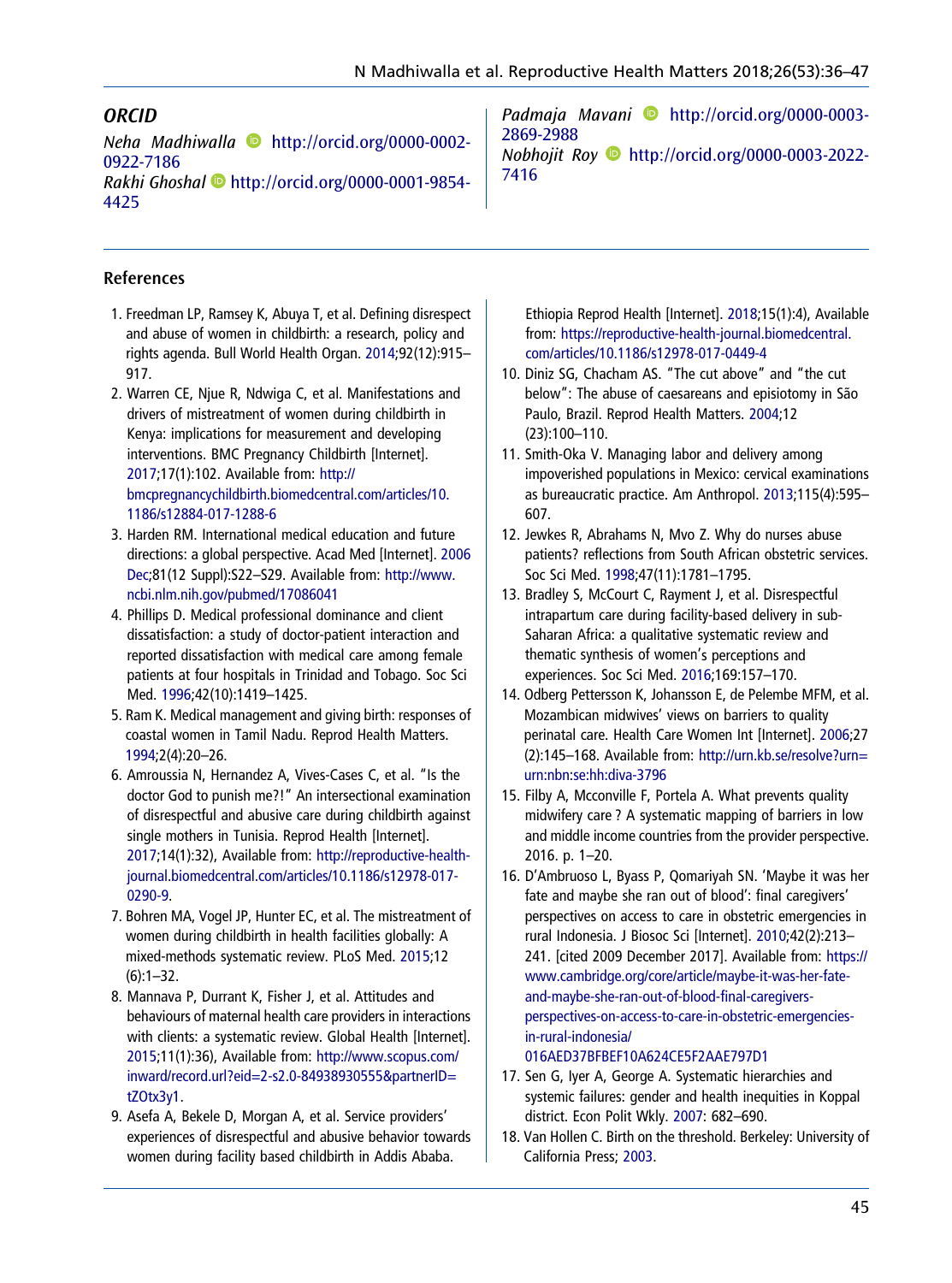- <span id="page-11-0"></span>19. Hulton LA, Matthews Z, Stones RW. A framework for assessing quality of maternal health services and preliminary findings from its application in Urban India. 2005.
- 20. Van Hollen C. Moving targets: routine IUD insertion in maternity wards in Tamil Nadu, India. Reprod Health Matters [Internet. [1998 Jan;](#page-2-0)6(11):98–106. [cited 2018 Jun 8]. Available from: [https://www.tandfonline.com/doi/](https://www.tandfonline.com/doi/full/10.1016/S0968-8080%2898%2990086-6) [full/10.1016/S0968-8080%2898%2990086-6](https://www.tandfonline.com/doi/full/10.1016/S0968-8080%2898%2990086-6)
- 21. Gupte M, Bandewar S, Pisal H. Women's perspectives on the quality of general and reproductive health care: evidence from rural maharashtra. Improv Qual Care India's Fam Welf Program Popul Counc New York. [1999](#page-2-0): 117–139.

#### Résumé

Cet article est fondé sur les conclusions d'une étude qualitative de deux hôpitaux publics à Mumbai, Inde, avec pour but de mieux comprendre les facteurs institutionnels du manque de respect et de la maltraitance à l'accouchement. L'article décrit le contexte structurel, dans lequel les prestataires de l'hôpital public peuvent exercer un pouvoir considérable sur les patients, mais peuvent être eux-mêmes vulnérables à la violence et aux influences externes. Les décisions qui agissent sur les soins sont prises par des bureaucrates, qui ne comprennent pas les problèmes avec la même intensité que les prestataires qui traitent directement les patients. Dans ce contexte, alors que les cultures organisationnelles contrastées avaient évolué dans les deux hôpitaux, les deux étaient caractérisées par des inégalités sociales/professionnelles et un fonctionnement hiérarchique, et par la marginalisation des femmes. Cette situation génère des pressions invisibles sur le personnel subordonné et crée des conflits interpersonnels et des ambiguïtés dans la division des rôles et des responsabilités qui se manifestent dans des actes individuels d'irrespect et de maltraitance. Les services sont organisés autour de la logique interne de l'institution, au lieu d'être centrés sur les femmes. Cela aboutit à des conditions qui violent l'intimité des femmes, et méprisent leur choix et leur consentement. L'environnement structurel de limitation de ressources, de piètre gestion et de prise de décision bureaucratique cause des situations précaires, mettant en danger la sécurité des femmes. Avec un fonctionnement de l'institution fondé sur les hiérarchies et l'autorité, plutôt que sur le respect des normes universelles ou des

- 22. Van Hollen C. Invoking vali: painful technologies of modern birth in south India. Med Anthropol Q. [2003](#page-2-0);17(1):49–77.
- 23. Pai M. Unnecessary medical interventions: caesarean sections as a case study. Econ Polit Wkly. [2000](#page-2-0): 2755– 2761.
- 24. Khanday Z. Exploring religious discrimination toward women in public health facilities in mumbai. Soc Sci. [2017;](#page-4-0)6(6):148–159.
- 25. Bolton S. Gynaecology nursing: dirty work, women's work in social pollution; 2007. p. 215–226.
- 26. Miller S, Abalos E, Chamillard M, et al. Beyond too little, too late and too much, too soon: a pathway towards evidencebased, respectful maternity care worldwide. Lancet. [2016;](#page-8-0)388(10056):2176–2192.

#### Resumen

Este artículo se basa en los hallazgos de un estudio cualitativo de dos hospitales gubernamentales en Mumbai, India, cuyo objetivo fue mejorar la comprensión de los impulsores institucionales de la falta de respeto y el maltrato durante el parto. El artículo describe el contexto estructural en que los prestadores de servicios de salud en hospitales gubernamentales pueden ejercer considerable poder sobre las pacientes y a la vez ser vulnerables a violencia e influencia externa. Las decisiones que afectan los servicios de salud son tomadas por una burocracia, que no percibe los problemas con la misma intensidad que los prestadores de servicios que atienden directamente a las pacientes. En este contexto, aunque en los dos hospitales evolucionaron culturas institucionales contrastantes, ambas estaban caracterizadas por desigualdad social/profesional, por funcionamiento jerárquico y por marginar a las mujeres. Este contexto genera presiones invisibles en el personal subordinado y crea conflictos interpersonales y ambigüedad en la división de funciones y responsabilidades, que se manifiestan en acciones individuales de falta de respeto y maltrato. Los servicios están organizados en torno a la lógica interna de la institución, en vez de centrarse en las mujeres. Esto produce condiciones que violan la privacidad de las mujeres y hacen caso omiso de sus decisiones y consentimiento. El ambiente estructural de limitaciones de recursos, administración deficiente y toma de decisiones burocráticas ocasiona situaciones precarias, que ponen en peligro la seguridad de las mujeres. Con el funcionamiento de la institución basado en jerarquías y autoridad, y no en el cumplimiento de normas universales o protocolos